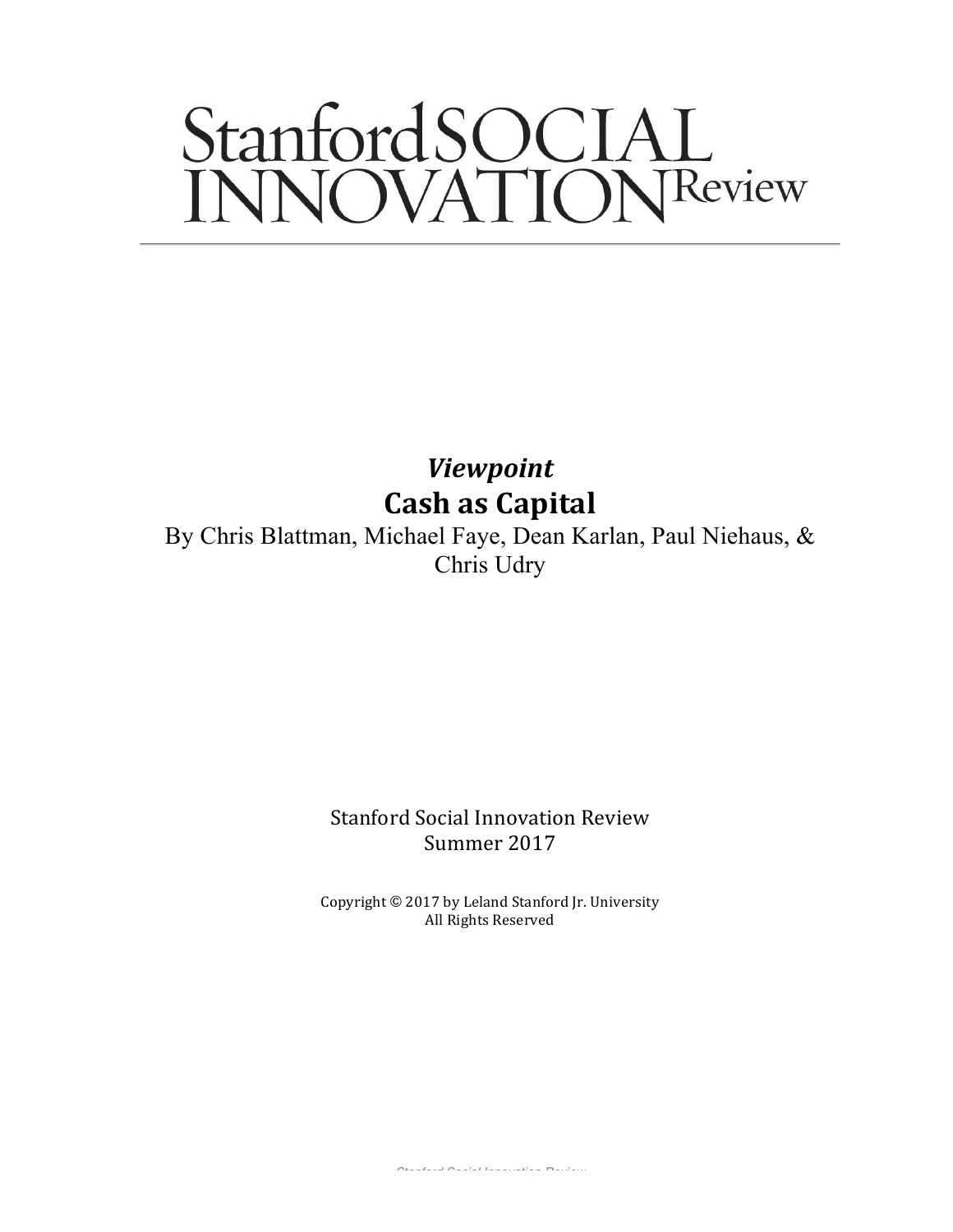## VIEWPOINT INSIGHTS FROM THE FRONT LINES

## Cash as Capital

To fulfill the promise of cash transfers, we need to double down on investment in research.

**BY CHRIS BLATTMAN, MICHAEL FAYE, DEAN KARLAN, PAUL NIEHAUS & CHRIS UDRY**

e are now roughly 15 years into<br>the new era of experimental<br>evaluation of programs to fight<br>extreme poverty. It has been a the new era of experimental evaluation of programs to fight wild ride, as experimentalists have applied randomized controlled trials through a long backlog of programs—representing billions of dollars of annual spending—that had previously been evaluated using flawed methods or simply assumed to work. Among all the insights and controversies from this new approach, one of the more positive surprises has been cash transfers: simply giving money to poor people.

Proponents of cash transfers have long argued that they give the poor the flexibility to choose the best opportunities—rather than having such opportunities chosen for them—and that they can also streamline the delivery of aid. Critics countered that the poor may simply waste much of the money or even harm themselves by purchasing drugs and alcohol.

In July 2016, the [Overseas Development](https://www.odi.org/)  Institute [published a review o](https://www.odi.org/sites/odi.org.uk/files/resource-documents/10749.pdf)f 165 studies from 30 countries that highlighted "how powerful a policy instrument cash transfers can be, and ... the range of potential benefits for beneficiaries." Former United Nations Secretary-General Ban Ki-moon has argued that "where markets and operational contexts permit, cash-based programming should be the preferred and default method of support." Separate reviews by economists at the World Bank and MIT, respectively, find that recipients of cash transfers have not blown them on [temptations such](http://documents.worldbank.org/curated/en/617631468001808739/pdf/WPS6886.pdf)  as booze or [become dependent o](http://economics.mit.edu/files/10861)n them and stopped working to improve their lives.

Giving money to people who do not have much of it is no longer taboo.

Swayed by the evidence, aid agencies and reformers within emerging-market governments have begun to push cash-based solutions to replace the most inefficient and inflexible legacy interventions. Take humanitarian support, for example: Cash is an effective way to meet the basic needs of people displaced by conflict or disaster. And yet, at most 5 percent of humanitarian aid is given this way. At the first World [Humanitarian Summit](https://www.worldhumanitariansummit.org/) in May 2016, participants agreed that cash-based responses to humanitarian crises should increase.

Emerging-market governments have also begun to shift away from expensive, regressive, and distortionary subsidies of basic commodities such as food or fuels and

instead are giving cash to the poor. Yet while the case for the near-term impact of cash transfers is compelling, there has been less evidence on whether they—or any other intervention—drive longer-term change. This is simply because it is rare to see long-term evaluations in development. But it would be foolish to infer a *lack of impact* from a *lack of evidence of impact*.

The latest research, however, provides some reason for cautious optimism. In a wave of new, longer-term evaluations, cash continues to perform well, with several studies finding large and sustained impacts from onetime grants. But these studies also reveal that cash does not always have sustained impacts. The challenge now is to figure out why cash makes such a big longterm difference for some and not for others.

### **EVIDENCE OF LONG-TERM IMPACT**

What do we know so far? Several studies have found large long-term increases in earnings as a result of onetime capital infusions. Young people in northern Uganda who received such grants [started trades](https://academic.oup.com/qje/article/129/2/697/1866610/Generating-Skilled-Self-Employment-in-Developing) and achieved a 40 percent annual rate of return on the grants after four years. A similar program in Sri Lanka [doubled these rates o](https://3ieifpriseminarseries.files.wordpress.com/2012/05/gender_business_training.pdf)f return. These programs have several common threads.

They involve "business development" grants that are typically large (nearly \$400 in Uganda and \$100-\$200 in Sri Lanka) and given either to poor people with very small existing businesses or to those who want to develop a business or trade.

There is also some evidence that programs not designed to finance productive investment, such as PROGRESA in Mexico or Zambia's Child Grant Programme, have similarly [raised incomes.](http://onlinelibrary.wiley.com/doi/10.1002/pam.21892/full) More subtly, there is evidence that some recipients invest in things that eliminate